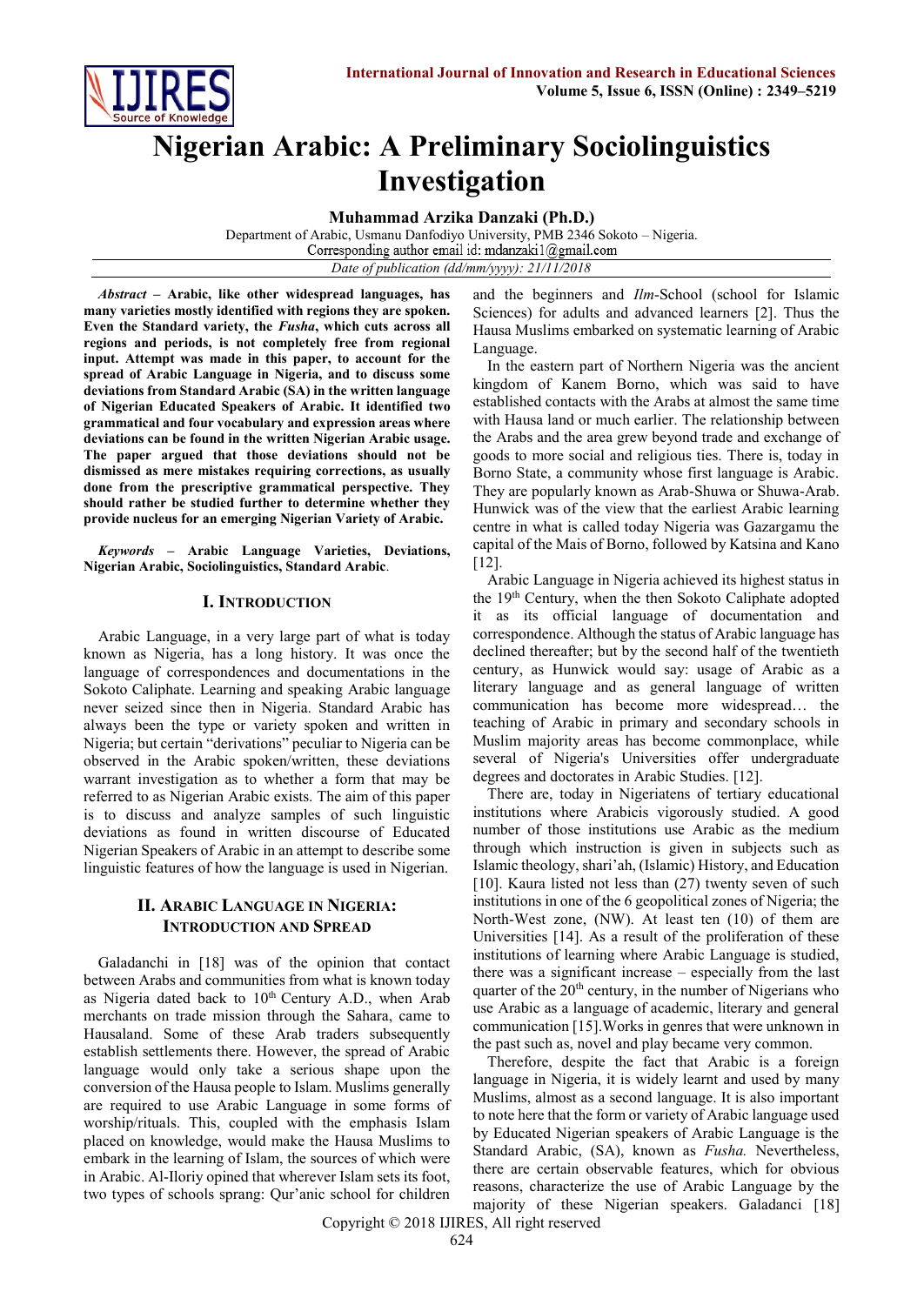

accounted for distinctive features of Arabic Language used in Nigeria in the 19<sup>th</sup> Century.

## **III. VARIATIONS AND ARABIC LANGUAGE**

Differences in the way and manner people use language are an observable phenomenon that affects almost all languages, especially the ones with wider spread. Different forms of spelling or pronunciation exists in different places with different people, for particular linguistic codes of the same language. Variation studies try to account for these differences in terms of factors that affect the use of language for communication. Gender, age, social status, geographical locations, ethnicity etc, were all studied by linguists as determining factors for variations in language. A variety of a particular language may refer to a peculiar pattern or form of that language which is characterized by certain distinctive linguistic features of pronunciation, grammar and / or vocabulary  $[11]$ ,  $[21]$ .

Arabic is a Semitic language of the Afro-asiatic family which has spread widely beyond the Arabian peninsula into Asia and Africa [3], [5]. It was very strong in some areas of its spread that there was Arabization of people who were initially non-Arab, especially in the North and East Africa. This widespread provided a fertile ground for the emergence of varieties. Arabic was considered 'a macro language that consists of (30) thirty modern varieties including its standard form' (wiki/varieties of Arabic). Study of variations in Arabic language was influenced obviously by the particular history associated with the spread and development of the language. Islam is undoubtedly the most important factor in that; therefore the position of the Qur'an as not only a sacred source text for Islamic Shari'ah but also a literary masterpiece beyond imitation, influenced greatly the classification of varieties of Arabic language by early researchers. It was from this perspective that it was generally accepted that there exist one standard form, around which all other varieties revolve. Although early studies on variations were less judgmental in terms of purity or otherwise of a variety particularly in reference to earlier varieties, and that, whatever came from a native speaker was acceptable as long as the linguistic intuition of the speaker was not polluted by contact with other linguistic groups, it was generally accepted that the Quraishi Arabic which have the lion share of the Qur'an was the best variety[13], that subsequently became the standard variety by which all other emerging varieties are judged and accepted or rejected. Every emerging variety was accepted when it conforms to this standard variety and rejected and considered as deviation whenever it fails to conform to it. Thus variation studies in Arabic language were premised generally upon the feeling that there was a standard variety and other regional/colloquial varieties.

The standard variety is for obvious reason the one that spreads more quickly and widely, as it's the one that allows for the understanding of the Qur'an and the rich literary legacies of the early Muslims. The standard Arabic, although considered as one variety, manifests in different places/regions differently enough to allow for regional classification. For example, presence of French words or

expressions was considered a feature of the SA in French colonized North African countries, Abdussalam [7]. However, in their description of SA, scholars were particularly concerned with what is known as the Arab world; i.e. the countries and places where Arabic is the primary or native language.

Modern variation studies are mostly focused on colloquial or regional varieties found in the said territories. This might be influenced by the marked differences or distinctiveness that is observable between the varieties and SA on one hand, and between the colloquial varieties themselves on the other. Many of these varieties are so distinct that there is sometimes no mutual intelligibility between their speakers.

However, the existence of variations within SA, is enough in itself to call for the attention of researchers into investigation of the form of Arabic being used in places beyond the Arab world. Moreover, Arabic has been used in many of those places for centuries, and large volume of Arabic literature produced by scholars among whom were people who never met an Arab in their lives exist in some of those areas. The expanding concentric circle in the Kachru's model for describing regional varieties of English if modified can account for these areas.

# **IV. NIGERIAN ARABIC**

Standard Arabic (SA) has always been the variety used in Nigeria. But it has acquired overtime some distinctive features due to certain ethno-geo sociological factors. Scholars have a long time ago shown interest in those features. For example, section three of the fifth chapter of [18], (a work which was originally a Ph.D. thesis presented to University of Cairo, *Darul-Uloom* in February 1975) was titled: Some Characteristics of Arabic Language in Nigeria". He was perhaps the first to use the term 'Nigerian Arabic'. In that section (p.193), he used the term 'Nigerian Arabic' probably for the first time. He identified four major areas through which Nigerian Arabic could be distinguished; they are orthography, pronunciati- -on, construction and use and poetry. The inclusion of poetry here, although not a linguistic variable, might be informed by the author's overriding concern of presenting a general overview of the situation/condition of Arabic language in Nigeria within the period of his study.

Galadanchi adopted corrective approach of the prescriptive grammatical perspective toward those characteristics. He considered all forms of Arabic language found in Nigeria, which do not conform to SA as it is presented in standard books of Arabic grammar, mistakes which need to be corrected. His work may therefore be seen largely as an enumeration of common mistakes found in Nigerian Arabic in the period under review.

However, in this paper, I will attempt to explain some features that are found in Nigerian Arabic at the level of construction and use only. This is informed by the fact that pronunciation variations found in Nigeria were generally considered to be mistakes, and the speakers exert a lot of efforts in trying to correct them. This is true because Nigerians are not Arabs. With orthography one may claim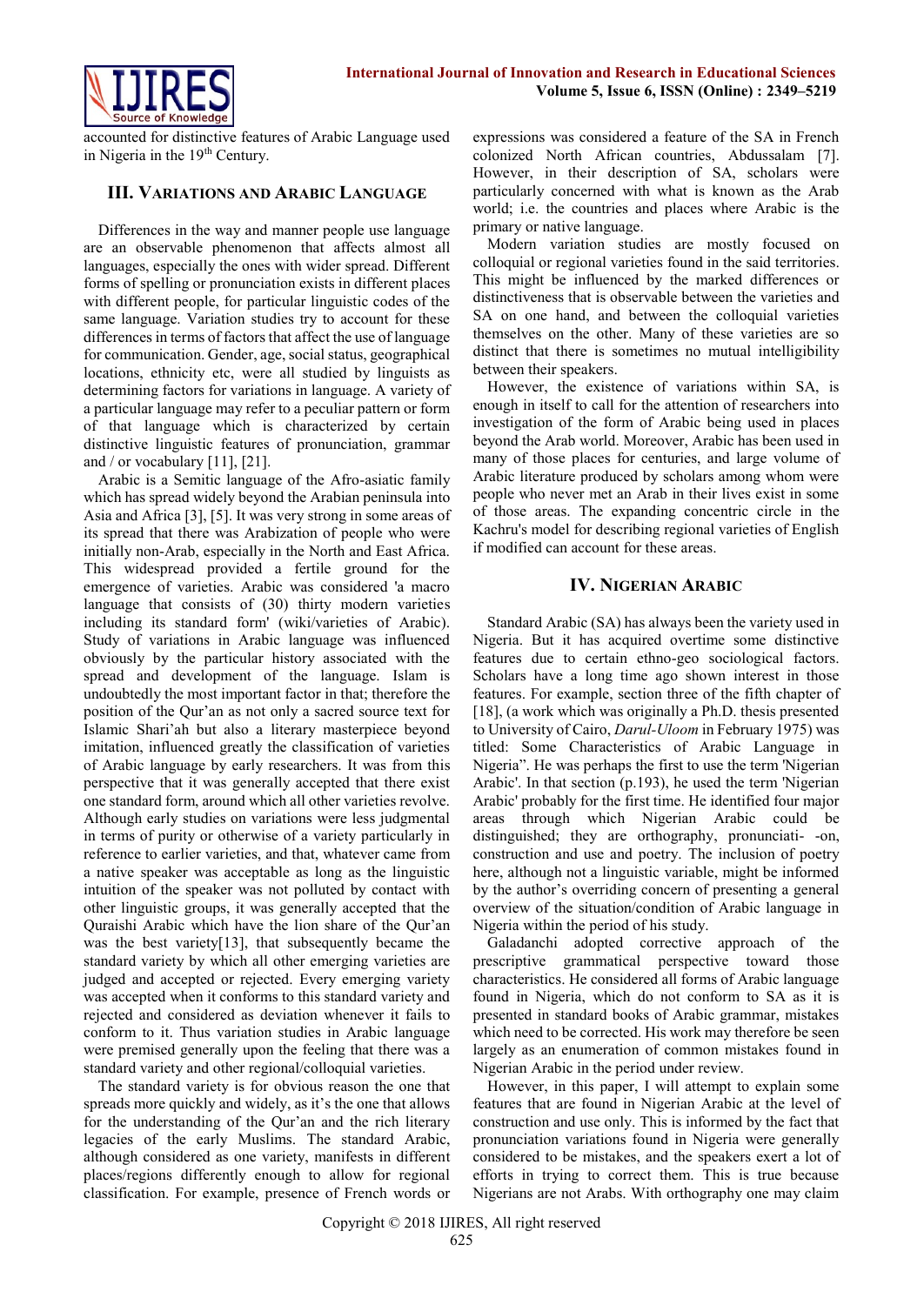

that technological advancement has almost united the whole world together.

My conception of Nigerian Arabic is in line with Galadanchi's opinion in [18]. It emanates from the feeling that there are in Nigeria people with higher level of proficiency in Arabic language by virtue of advanced studies they undergo in this language. They are capable of producing excellent academic and literary works in the language, comparable to what is produced in the Arab world. However, there are usages from this category of Nigerian Arabic speakers that don't conform to the SA as it is presented in standard books. These usages need not to be dismissed as mere errors, they should rather be seen as deviations characterizing the use of Arabic language in Nigeria. Therefore, Nigerian Arabic in this paper refers to the Arabic language used in both written and oral communication by educated Nigerian speakers (of Arabic).

By educated speakers, I am by no means subscribing to the popular concept as advanced by many writers such as Mitchel [20], Taha [22], and Karim [16]); nor do I adopt El-Hassan's [11] definition of educated speakers of Arabic, as quoted by Karim in [16]. This is so, because, in Nigeria as against Egypt and Levant, Arabic is largely a foreign language spoken only by people who labored to learn it as part of a large curriculum in either the (modern) formal system or the semi formal traditional one. By the time one attains a reasonable degree of proficiency in Arabic he must have been versed in many areas of Islamic education. Therefore Nigerian educated speakers of Arabic are the advanced level learners of Arabic language who possess a good level of proficiency in Arabic language through training, enough to allow them to, not only read understand and interpret Arabic texts, but also communicate intelligibly well in the language. These are, usually, people who possessed at least a University degree or studied in the semi formal system such advanced books of Arabic sciences usually prescribed in the curriculum of University and postgraduate Arabic education in Nigeria.

# **V. DATA AND METHODOLOGY**

As a preliminary study with the aim of investigating the probability of the existence of distinguishable features for Nigerian Arabic, emphasis is given in this paper to written as against the spoken language. This is informed by the fact that writing accords the opportunity for review and doing away with slips; therefore, the written discourse can safely be assumed to represent the authors' level of language use. And by the standard of education of the Nigerian educated speakers of Arabic, deviations coming from them shouldn't be dismissed as mere learning errors. Upon this, examples here are drawn from written literary and academic works.

Consequently, reference will not be made in the followi- -ng discussion to aspects of pronunciation and spelling; since pronunciation manifests in spoken language only; and that computer based programmes and software have almost standardized Arabic orthography. Thus, only issues of vocabulary and grammar will feature.

A*. Grammar:*

Grammatical deviations from the SA, (*fusha*) in the lan-

-guage of Educated Nigerian Speakers of Arabic mostly occur in two areas; transitivity and intransitivity of verbs and use of prepositions (*huruf al-jarr*). The two are actually interconnected since the intransitive verbs, normally, connects with their objects through the prepositions; and that the verbs determine the suitable preposition to be used.

Verbs like, *fataha* and *dakhala,*are transitive and do not require with them a preposition, while verbs such as *Kharaja* and *jalasa* are intransitive requiring a preposition. But '*dakhala*' is very often associated with 'fi' in Nigeria. Expressions like '*dakhala fi al-baiti*" in place of '*dakhala al-baita*, *'dakhala fi al masjid*' in place of '*dakhala almasjid*' are not un common in Nigerian Arabic. Although '*fi*' was used with '*dakhala*' in the Qur'an (ch.2:208), it wasn't in reference to a material place.

Similarly, I witnessed a Ph.D. viva voce where the examining Professor would say to the candidate '*iftah ila safhah…*" whenever he wanted to draw his attention to a particular page. He was doing that throughout the viva even though *fataha* is a transitive verb. Although this is not a common usage, the professor might probably had in mind the English expression '*go to page* …", and was not comfortable with the use of "*idhhab*" in that context.

On prepositions; it is generally accepted in Arabic grammar that they pose a problem of usage. Some prepositions are used interchangeably without any problem while others are not, and that gives room for (over) generalization. Examples of deviations in the use of prepositions are:

| Nigerian Arabic                           | <b>Standard Arabic</b>             |
|-------------------------------------------|------------------------------------|
| la. Ajaba <b>'ala</b> su'alihi            | 1. ajaba 'an su'alihi              |
| 2a. Ishtadda <b>'alaihi</b> al-marad [7]. | 2. ishtadda <b>bihi</b> al-marad   |
| 3a. Tawjihu al tullabi ' <b>ala</b> [1]   | 3. Tawjihu at tullabi <b>ila</b>   |
| 4a. Talaba al-binta <b>min</b>            | 4. Talaba al- binta <b>ila</b> abi |
| abiha(marriage)                           |                                    |

3*a. Tawjihu al tullabi 'ala…*[1] 3*. Tawjihu at tullabi ila…*  4*. Talaba al- binta ila abiha* The examples above are not suggestive of a particular

pattern in the substitution. It is difficult to assume local languages influence from the meaning of the expressions. Sometimes, there is no consistency in the use of a particular preposition. Sani & Babikir use both the two varying forms above in the same work [1]. This practice if well established is suggestive of a phenomenon by which varieties are characterized, the phenomenon of disregard to a particular grammatical rule.

# B*. Vocabulary and Expressions*

Features of deviations in the language of Educated Nigerian Speakers of Arabic manifests more commonly and clearly in this area. Words and expressions unknown to SA are very often used. They are mostly taken from local languages through lexical borrowing in the case of words, or loan translations in the case of expressions. Arabic (SA) words and expressions are also used semantically with senses different to SA. This issue has been identified by Galadanci [18] as a characterizing feature of Nigerian Arabic. He viewed it an error that emanates from (over) generalization and (over) specification in the senses of words; and also from changing the domain of their usage. It is common in Nigeria to hear people using '*sami'a*' with the sense of '*fahima*', as in "*la asma'u al-arabiyyah*"; or

Copyright © 2018 IJIRES, All right reserved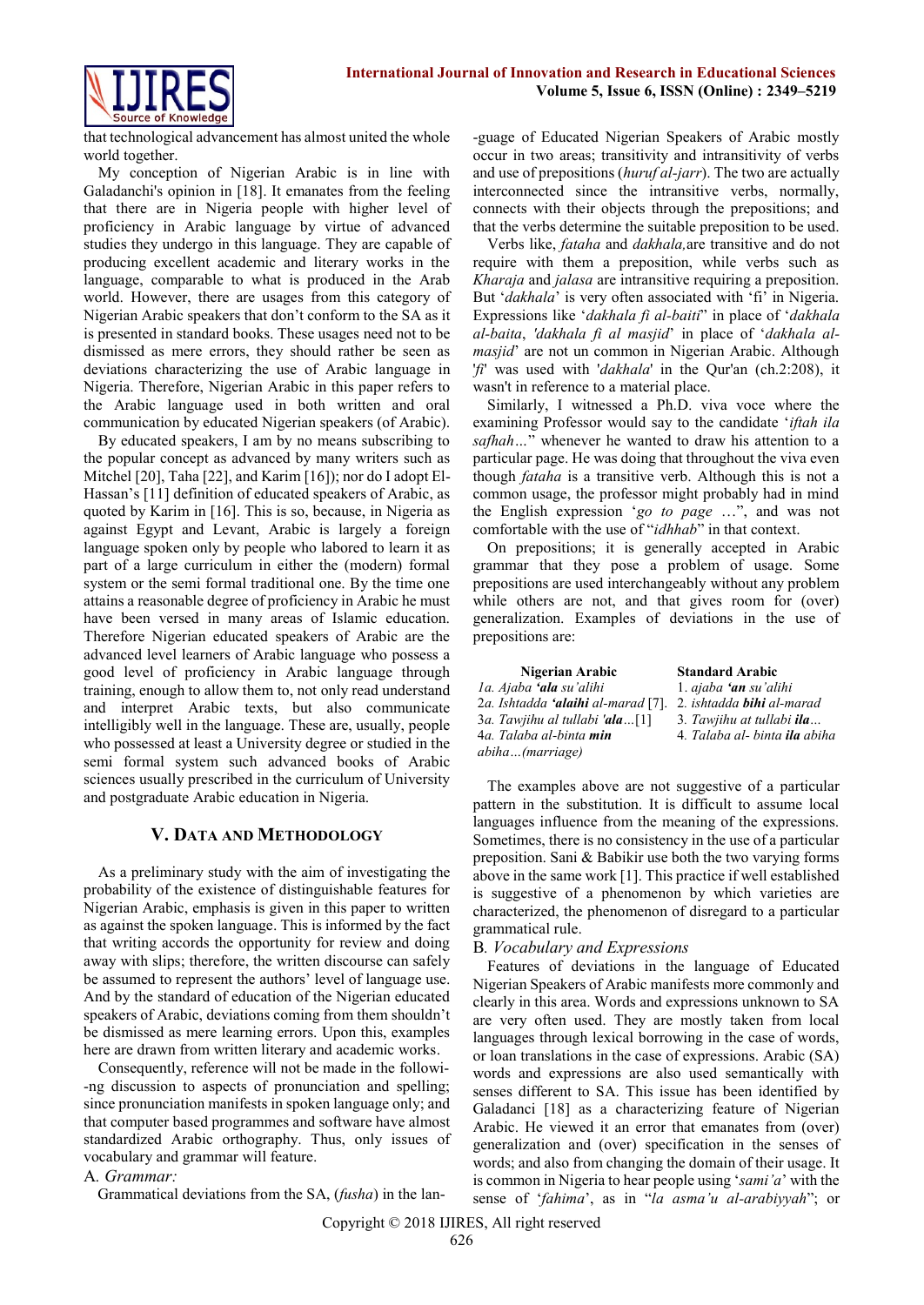

'*jalasa*' with the sense of *aqama* or *sakana*. In both the two examples, the influence of local language is apparent. In hausa '*Ji*' is the word used for both hearing and understanding; and '*zama*' denotes both '*sitting*' and '*living*' in a place [9]. Another example of overgeneralization of the sense of a vocabulary item is the use of *Talib*. It is common – although not only in Nigeriato find expressions such as: '*huwa talibi'* and '*ana talibuka*'. This is in place of the SA expressions: '*huwa tilmidhiy*' and '*ana tilmidhuka*'. (Eng. 'He is my student' and 'I m your student'). 'Talib', the first part of the compound name '*talibu al-'ilm*' was overwhelmingly used separately to cover the sense of '*tilmidh*' which is normally done by the compound *'talibu al-'ilm'*.

The following are further examples of deviations usually found in Nigerian Arabic in vocabulary and expressions.

- a. *Foreign Vocabularies*
- 1. *godogodo* [8]. (source: Hausa)
- 2. *al-tanbul* [8], [6]. (source: ?)
- 3. *ba laifi*-[6]. (source: Hausa)
- b. *Misappropriation of Sense*
- Fasada –used in the sense of 'ta,attala'. E.g.fasadat sayyaratuhu (Eng. His car has broken)
- A'ata used in the sense of 'manaha' [19].
- A'ata used in the sense of 'kallafa', [19]. E.g. 'U'utiya 'amalun shaqqun' (Eng. He was given difficult job).
- Bait –used in the sense of 'ghurfa / hujrah', [4].
- c. *Expressions from Loan Translations*
- Laisa kullu ma yalma'u dhahaban source: English (not all that glitters is gold).
- Akhraja saifahu min ghimdihi source: Hausa (he removed his sword from its seath).
- Rijlin tawilah source: Nig. Eng (long leg).
- d. *Coined Expressions:*
- At-tawqi'u fi daftari al-huduri i.e. 'tasjilu al-asma,i'
- Yamshuna wara' al-'amidah i.e. 'khalfa al-'amidah'
- Taraka lahu al-majal i.e. 'manahahu fursata al-kalam'

It should be noted here that all the expressions are syntactically all right; and that foreign vocabulary items used are assigned grammatical cases as if they are originally Arabic. e.g.

*Qaddama lahu qadra ma yashtari bihi ma'an au tanbulan***.** [6].

(Eng. He gave him something enough to buy drinking water or **kolanut**).

#### **VI. CONCLUSION**

Attempt was made in this paper to account for the spread of Arabic language in Nigeria and the presence of a category of people referred to as Educated Nigerian Speakers of Arabic who use Arabic not only for academic and literary activities but for general communication. It was established that SA was the variety in use in Nigeria. It was also established that deviations from the SA at certain grammatical and vocabulary level exist. It was argued that these deviations need to be investigated from a sociolinguistic perspective in order to account for the features of the Arabic language used in Nigeria and determine whether a variety that may be referred to as Nig-erian Arabic is in the making.

#### **VII. RECOMMENDATIONS**

This study as preliminary was able to raise some issues which call for further investigation. There is need for research into the nature and scope of the deviations that are observed in the language of Nigerian Speakers of Arabic. Efforts should be made by researchers to conduct extensive investigations into those deviations in the written academic and literary works of Educated Nigerian Speakers of Arabic (ENSA) and also their spoken language in radio talks, lectures and conversations, so as to determine whether differences exists between the two and account for the extent of those differences if they so exist.

#### **REFERENCES**

- [1] A. Sani, A. & K. Babikir.. 2009, *Taujihu al-Tullab ilã iktisãbi al-Maharati al-Ta'allumiyyah*. (A guide to Students on the Acquisition of Study Skills) Sokoto: UDU Press. (24).
- [2] A.A. Al-Ilory. 1981, *Nidhamu al-Ta'lim al-arabiy wa Tarikhuhu fi al-Alam al-Islamiy.* Beirut: (Islamic Education System and it's History in the Islamic World) Daru' al-Arabiyyah. (32)
- [3] A.A. Al-Wafiy. 2005. *Nash,ati al-Lughati 'inda al-Insan wa al-Tifl*, (Emergence of Language in Man and Child) 2nd Edit. Cairo: Daru Nahdati Misr. (63)
- [4] A.A. Balarabe. 2010, *Ma'ul Hayãti (Ruwan Bagaja) Tarjamatun ilã al-Arabiyyah*. ('Water of Cure: a translation of 'Ruwan Bagaja' to Arabic) Sokoto: Millennium Printing Tech. (27, 79).
- [5] A.M. Dawud. 2001. *Tahlilu Aujuhi al-Shabahi baina al-Lughati al-'Arabiyyati wa Lughati Hausa*. (Analyzing the Similarities between Arabic and Hausa)N.P. (4).
- [6] A.M.S. Al-Yaquty. 2015, *'Abarãtu al-amal: Qissatun Arabiyyatun Fanniyyatun*. (Tears of Hope: a Novel) Ilorin: Al-Mudeef. (91, 81).
- [7] A.S. Abdussalam. 2010, "Namatu al-'Arabiyyati al-Fusha fi Ta'alimi al-'Arabiyyati li al-Natiqina bi Lughatin Ukhra."(The Pattern of Standard Arabic in Teaching Arabic to non-Arabs). *Al- 'Arabiyyatu li al-Natiqina bi Ghairiha*. (Arabic for Non-Arabs) Vol 9. pp 33-73. (40).
- [8] G. Hasan. 2008, *Dhawahiru Tasrifu al-Af'ãl fi al Qirã'ãtal-Sab'I al-Shahirah*.(The Phenomena of Morphology of Verbs in the Seven Famous Recitations).(4)
- [9] G.P. Bargery. (1934) (1993) *A. Hausa – English Dictionary and English – Hausa Vocabulary*. Zaria: ABU press Ltd.
- [10] H. I. Abdulrahim. 2015, "Al-Ta'limu al-Arabiy fi al-Ma'ahidi al- 'Ulya fi al-Wilayati al-Shimaliyyati al-Wusta: Ahwalun wa A'amalun", (Arabic Education in Higher Institutions of the North Central States). in, Yusuf, B.O. (ed.) *NATAIS at 40: Issues and challenges.* NATAIS Pp 187-196. (189)
- [11] J. Holmes. 2013, *an Introduction to Sociolinguistics*. 4<sup>th</sup> edition. Essex; Pearson Education Limited. (19)
- [12] J. Hunwick. 1997. "The Arabic Literary Tradition of Nigeria". *Research in African Literature*, vol 28(3), Indiana University Press. Pp 210-223. (210)
- [13] J.A.A. Al-Suyuti. 1998.*Al-Muzhir fi Ulumi al-Lughah wa Anwa'iha*.(The Blossom in the Sciences of Language and its Forms) Tahqiq: Fu,ad 'Aliy Mansur. Vol1. Beirut: Daru al-Kutub al-'Ilmiyyah. (vol. 1/62)
- [14] J.M. Kaura. 2015, "Islamic Education in Nigerian Tertiary Institutions: Focus on North West of Nigeria" in, Yusuf, B.O. (ed.) *NATAIS at 40: Issues and challenges.* NATAIS Pp 34-47. (39-40)
- [15] M. M. Nguru. 2015 "Al-Dirsatul al-Arabiyyatu al-Islamiyyatu fi al-ma'ahid al-Arabiyyah: Shimali sharqi Nigeria: Al-rihlatu wa ãfãqu al-mustaqbal."(Arabic Islamic Education in Arabic Institutions of North Eastern Nigeria.) in, Yusuf, B.O. (ed.) *NATAIS at 40: Issues and challenges.* NATAIS Pp. 209-225. (218).
- [16] P. Karim. 2016, "Educated Spoken Arabic (ESA): A new alterna-

Copyright © 2018 IJIRES, All right reserved